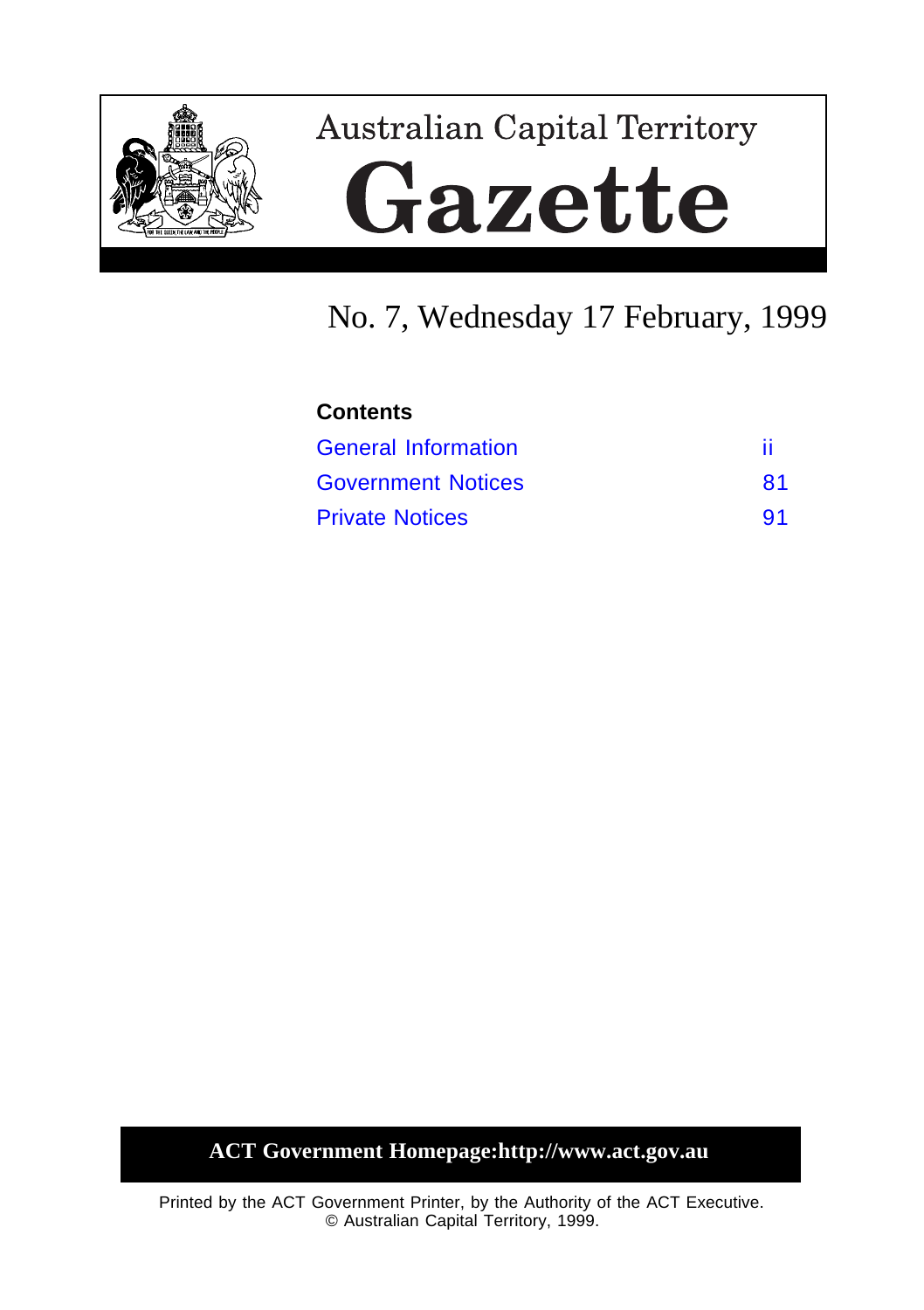## **GENERAL INFORMATION**

#### <span id="page-1-0"></span>**ACT GOVERNMENT GAZETTE**

The ACT Government Gazette is published each Wednesday. The sections included in the publication are:

- General Information;
- Government Notices;
- Purchasing and Disposals;
- Invitations to Tender, Quote or Register Interest;
- Contracts arranged, and
- Private Notices

(Australian Public Service notices will continue to appear in the Commonwealth of Australia Gazette).

#### **CONTACT DETAILS**

ACT Gazette Officer Publishing Services GPO Box 158 Canberra Act 2601

Phone: (02) 6205 0484 Fax: (02) 6205 0266 **e-mail: gazette\_office@dpa.act.gov.au** ACT Gazette Office Level 7, Macarthur House Wattle Street Lyneham 2602

#### **Notices for Publications**

Notices for the Gazette are to be lodged by 12 noon on the Wednesday prior to publication. Notices can be lodged in advance in hard copy or facsimile, by electronic mail or diskette, with a brief message of instruction and a WORD compatible document attachment.

A Gazette Request Form must also be delivered to the Gazette Office, by hand, mail or fax. For copies of this form please telephone the Gazette Office or go to www.act.gov.au/government/reports/pub/gazreq.doc.

Signed notices must be sighted by the Gazette Office before gazettal can proceed.

**Purchasing and Disposal Codes** may be accessed on the ACT Government Website:

www.act.gov.au/government/report/pub/gazette/p&d.pdf. Alternatively, you may obtain a hard copy listing by contacting the gazette office.

#### **Private Notices**

The fee for a private notice is as follows:

• minimum charge \$1.00 per word or \$100.00 whichever is the greater.

Cheques are to be made payable to 'Publishing Services' and are to be forwarded to the Gazette office with a copy of the notice (Either on a PC formatted disk in WORD, or if the notice has already been emailed, a hard copy of the notice) and Gazette Request Form. Payment can be made by EFTPOS (Bankcard, Visa or Mastercard) by telephoning the Gazette Office. Payment must be received before gazettal can proceed.

#### **Purchasing and Subscriptions**

Copies of the ACT Government Gazette may be purchased at a cost of \$5.00 (or \$2.00 for a Special Gazette) from the ACT Government shopfront, Legislation/Gazette sales counter, East Row, Canberra City. Subscriptions to the Gazette maybe arranged through the Gazette Office at a price of \$180.00 (1 Jan 99 - 30 Jun 99) or part thereof, including postage. Refunds will not be given for cancellations. Claims for missing items will be recognised as valid if lodged within 28 days of publication.

#### **Copyright Notice - Australian Capital Territory**

This work is copyright. Apart from any use as permitted under the Copyright Act 1968, no part may be reproduced by any process without written permission from Library and Information Management, Department of Urban Services, ACT Government, GPO Box 249, Civic Square ACT 2608.

#### **Products and Services advertised in this publication are not necessarily endorsed by the ACT Government**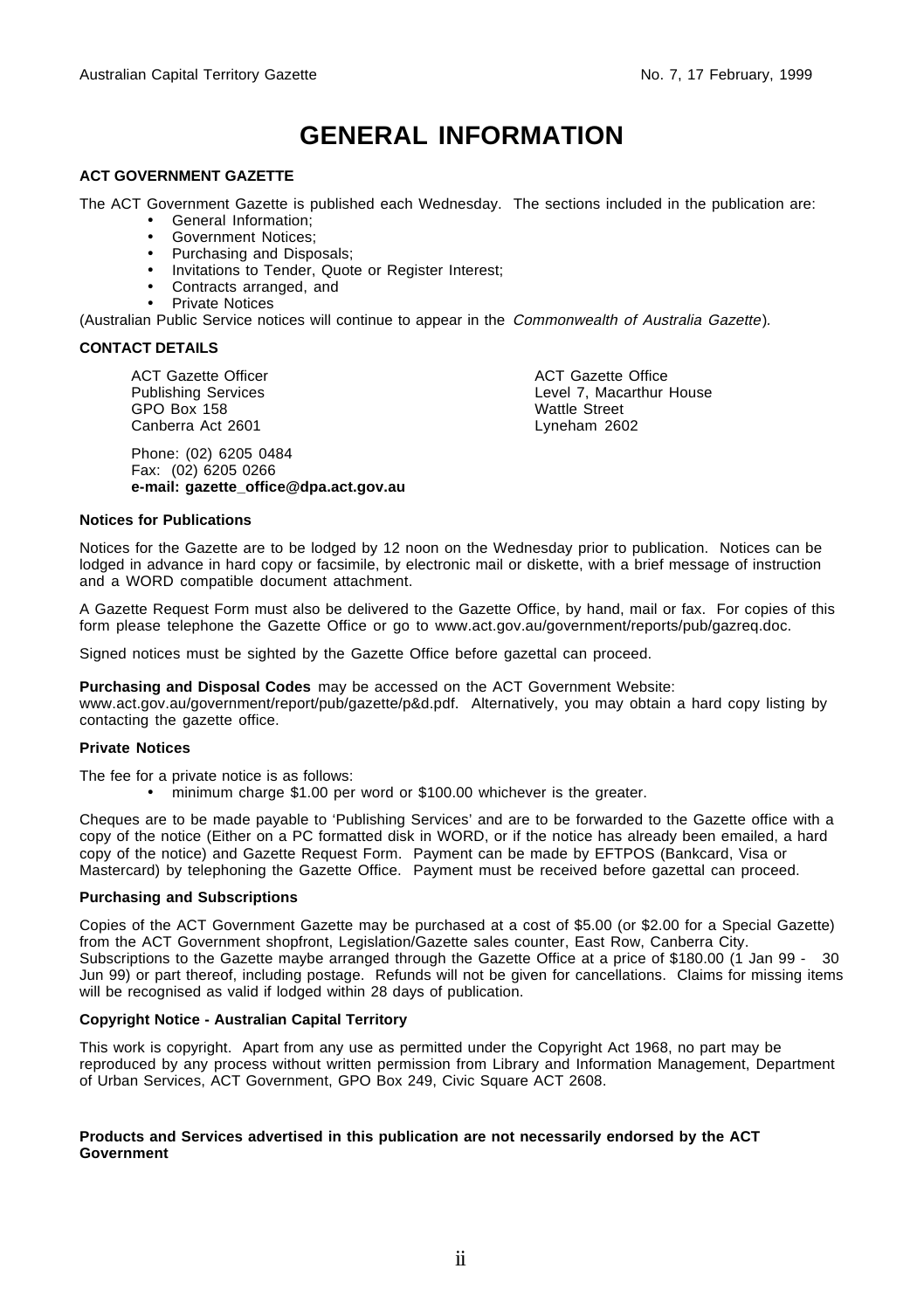## **GOVERNMENT NOTICES**

#### <span id="page-2-0"></span>**NOTIFICATION OF THE MAKING OF AN INSTRUMENT**

NOTICE is hereby given that the undermentioned Instrument of the Australian Capital Territory has been made. Copies of the Instrument may be purchased from Publishing Services, Legislation and Sales Counter, ACT Government Shopfront, Crn City Walk and East Row Canberra City ACT 2601.

| Act under which Instrument<br>made                                  | <b>Description of Instrument</b>                                                          | Number and year of<br><b>Instrument</b> |
|---------------------------------------------------------------------|-------------------------------------------------------------------------------------------|-----------------------------------------|
| <b>Health and Community Care</b><br>Service Act 1996                | Appointment to the Health and<br>Community Care Service Board -<br>Elizabeth Goodbody.    | No. 15 of 1999                          |
| Independent Pricing and<br><b>Regulatory Commission Act</b><br>1997 | Variation to specified<br>requirements under Section 16 in<br>relation to investigation.  | No. 16 of 1999                          |
| Drugs of Dependence Act<br>1989                                     | Appointment of Michele Hall as a<br>member of Treatment<br>Assessment Panels.             | No. 17 of 1999                          |
| Drugs of Dependence Act<br>1989                                     | Appointment of Tami Jakobson<br>as a member of Treatment<br>Assessment Panels.            | No. 18 of 1999                          |
| Drugs of Dependence Act<br>1989                                     | Appointment of Glenda McCarthy<br>as a member of Treatment<br>Assessment Panels.          | No. 19 of 1999                          |
| Drugs of Dependence Act<br>1989                                     | Appointment of Elizabeth Skinner<br>as a member of Treatment<br>Assessment Panels.        | No. 20 of 1999                          |
| Drugs of Dependence Act<br>1989                                     | Appointment of Maurice Patrick<br>O'Connor as a member of<br>Treatment Assessment Panels. | No. 21 of 1999                          |
| Drugs of Dependence Act<br>1989                                     | Appointment of Janet Smith as a<br>member of Treatment<br>Assessment Panels.              | No. 22 of 1999                          |
| Drugs of Dependence Act<br>1989                                     | Appointment of Jillian Fleming as<br>a member of Treatment<br>Assessment Panels.          | No. 23 of 1999                          |
| Drugs of Dependence Act<br>1989                                     | Appointment of Lynne Magor-<br>Blatch as a member of Treatment<br>Assessment Panels.      | No. 24 of 1999                          |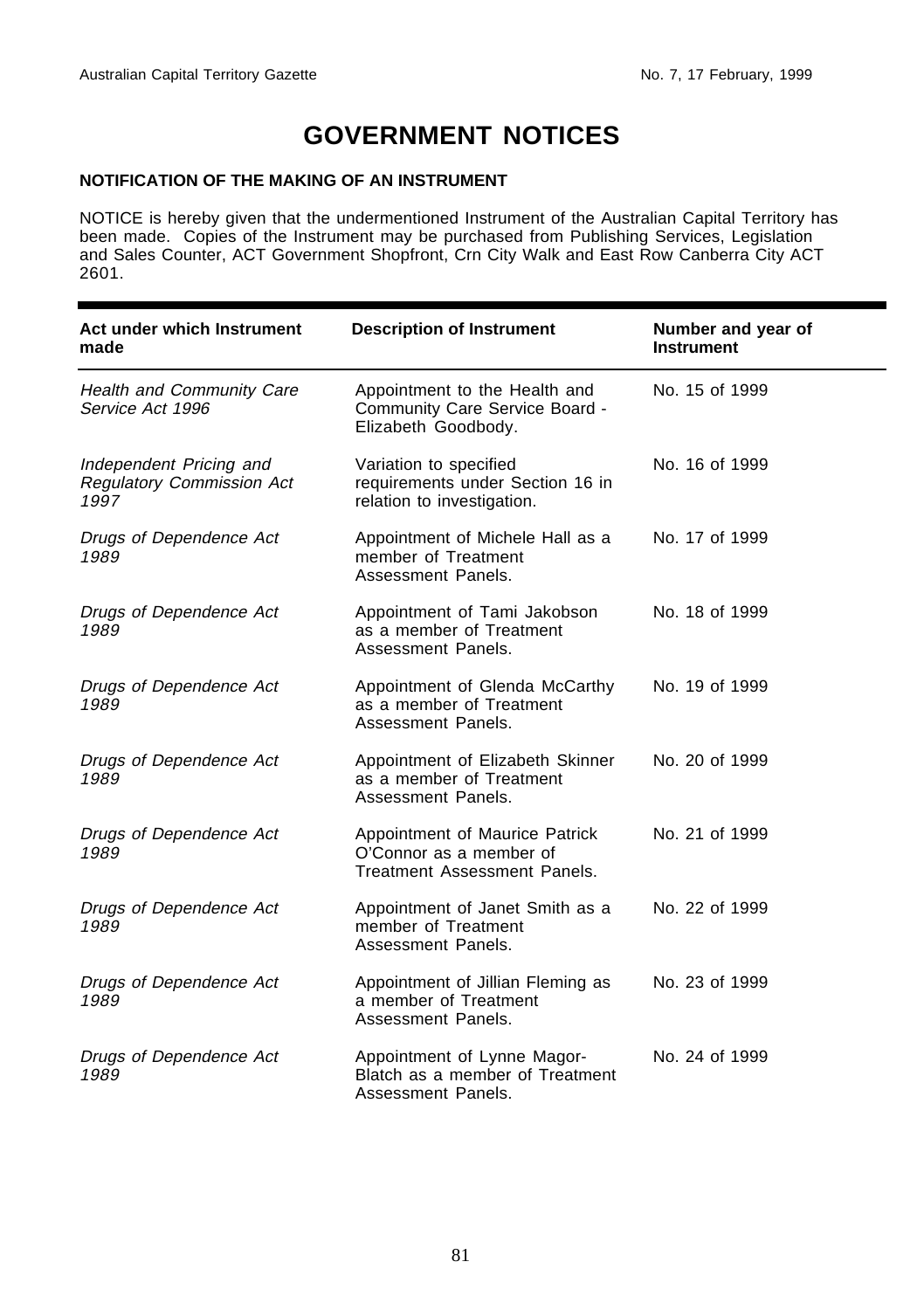## **NOTIFICATION OF THE MAKING OF AN INSTRUMENT**

| Act under which<br><b>Instrument made</b> | <b>Description of Instrument</b>                                                                                 | Number and year of<br><b>Instrument</b> |
|-------------------------------------------|------------------------------------------------------------------------------------------------------------------|-----------------------------------------|
| Drugs of Dependence Act<br>1989           | Appointment of Nerida Knight<br>as a member of Treatment<br>Assessment Panels.                                   | No. 25 of 1999                          |
| Drugs of Dependence Act<br>1989           | Appointment of Adrian Bruce<br>Vincent as a member of<br><b>Treatment Assessment</b><br>Panels.                  | No. 26 of 1999                          |
| Drugs of Dependence Act<br>1989           | Appointment of Greg<br>Brackenbreg as a member of<br><b>Treatment Assessment</b><br>Panels.                      | No. 27 of 1999                          |
| Drugs of Dependence Act<br>1989           | Appointment of Russell<br>Thomas Bayliss as a member<br>of Treatment Assessment<br>Panels.                       | No. 28 of 1999                          |
| Drugs of Dependence Act<br>1989           | Appointment of Lynne Magor-<br>Blatch as a Presiding member<br>of Treatment Assessment<br>Panels.                | No. 29 of 1999                          |
| Drugs of Dependence Act<br>1989           | Appointment of Janet Smith<br>as a Presiding member of<br><b>Treatment Assessment</b><br>Panels.                 | No. 30 of 1999                          |
| Drugs of Dependence Act<br>1989           | Appointment of Maurice<br>Patrick O'Connor as a<br>Presiding member of<br><b>Treatment Assessment</b><br>Panels. | No. 31 of 1999                          |
| Drugs of Dependence Act<br>1989           | Appointment of Nerida Knight<br>as an Acting Presiding<br>member of Treatment<br>Assessment Panels.              | No. 32 of 1999                          |
| Drugs of Dependence Act<br>1989           | Appointment of Bruce Vincent<br>as an Acting Presiding<br>member of Treatment<br>Assessment Panels.              | No. 33 of 1999                          |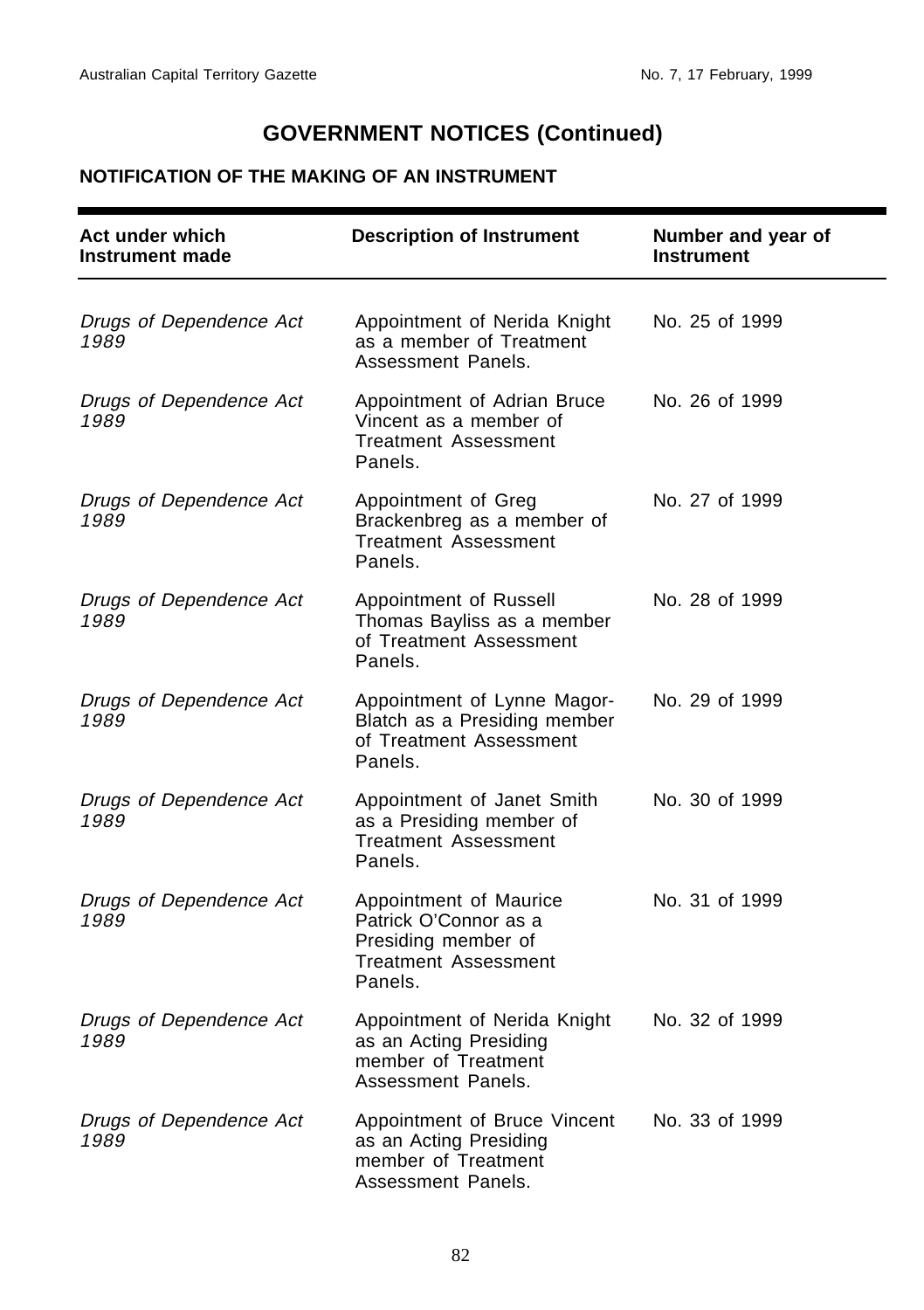## **ACT GOVERNMENT**

## **PLANNING AND LAND MANAGEMENT GROUP**

## **DRAFT VARIATIONS NO.123 AND 124 TO THE TERRITORY PLAN**

In accordance with Section 24(2) of the Land (Planning and Environment) Act 1991, the Planning and Land Management Group of Urban Services is making available for public inspection the documents submitted to the Minister in relation to:

- draft Variation No.123 Griffith Section 39 Block 18 (Part); and
- draft Variation No.124 Charnwood Section 94 Block 1 (Former Charnwood High School).

The documents relating to these draft Variations are now available for perusal:

- at libraries of the ACT Government Library Service at Belconnen, Civic, Dickson, Erindale, Griffith, Kippax, Tuggeranong and Woden during normal opening hours; and
- at the PALM Shopfront at 16 Challis Street, Dickson during normal office hours.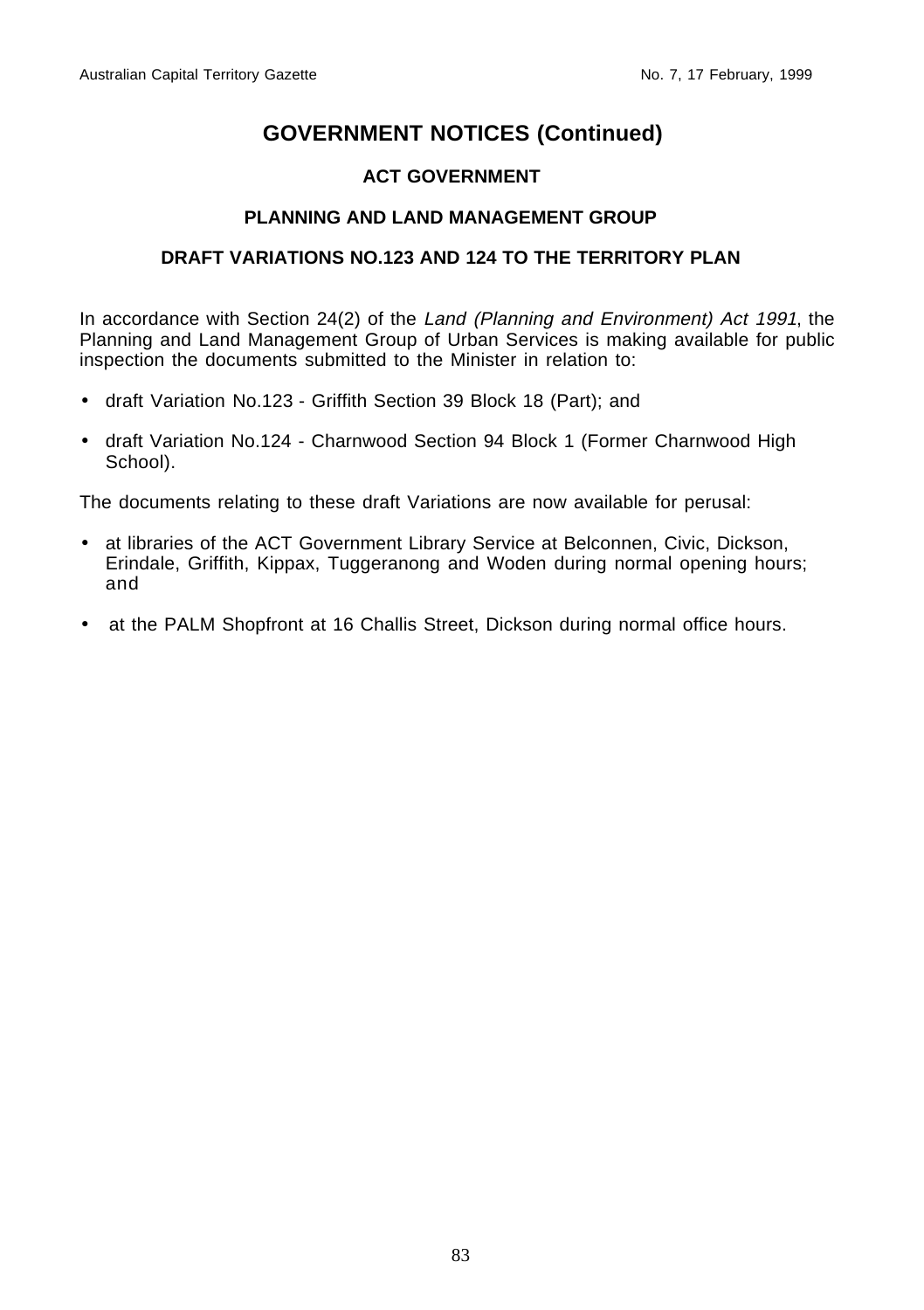## **Health Professions Boards (Elections) Act 1980**

### **ELECTION OF TWO MEMBERS OF THE CHIROPRACTORS AND OSTEOPATHS BOARD**

## **DECLARATION OF NOMINATION**

I, PHILLIP GREEN, being the person appointed as Returning Officer for the purposes of an election of two members of the Chiropractors and Osteopaths Board of the ACT, declare that the following registered practitioner has been nominated for election to the Board in accordance with section 11 of the Health Professions Boards (Elections) Act:

Timothy James Taylor 48 Bamford St HUGHES ACT 2605

**Phillip Green** Electoral Commissioner ACT Electoral Commission

9 February 1999

## **DECLARATION OF SUCCESSFUL CANDIDATE**

I, PHILLIP GREEN, being the person appointed as Returning Officer for the purposes of an election of two members of the Chiropractors and Osteopaths Board of the ACT, declare the following registered practitioner to be duly elected to the Board in accordance with section 12 of the Health Professions Boards (Elections) Act:

Timothy James Taylor 48 Bamford St HUGHES ACT 2605

## **Phillip Green**

Electoral Commissioner ACT Electoral Commission

9 February 1999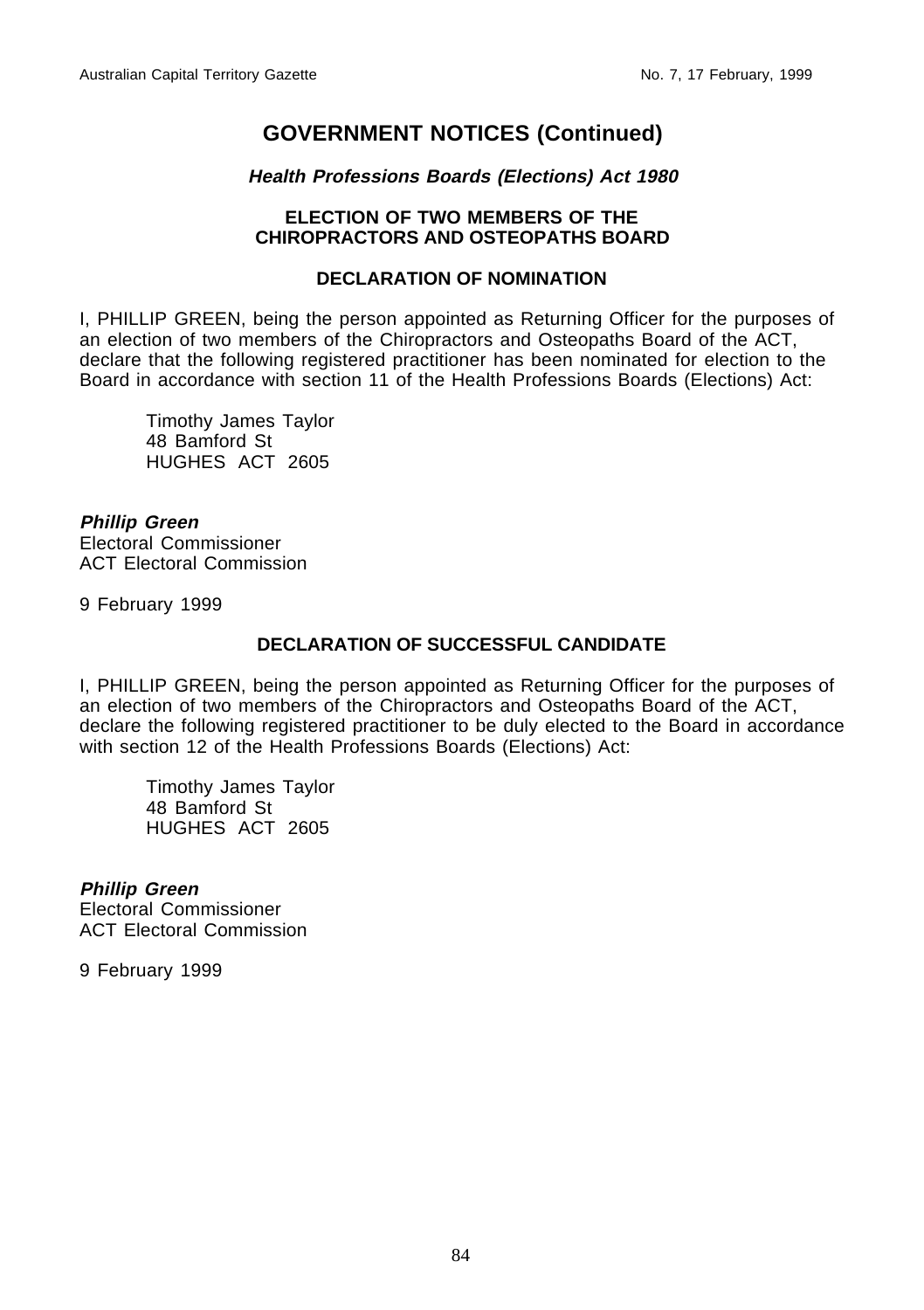

#### **Commissioner**

## **AUSTRALIAN FEDERAL POLICE MOTOR TRAFFIC (ALCOHOL AND DRUGS) Act 1977**

## APPROVAL OF MEMBERS OF THE AUSTRALIAN FEDERAL POLICE TO CARRY OUT BREATH ANALYSES

in pursuance of subsection 6(1) of the Motor Traffic (Alcohol and Drugs) Act 1977, I Michael J Palmer, the Commissioner of Police under the Australian Federal Police Act 1979, hereby authorise the members of the Australian Federal Police listed in the attached Schedule (Attachment A) who:-

- have undergone a course approved by the Minister for Urban a. Services in the Australian Capital Territory as a course of instruction of members of the Police Force in the carrying out of breath analyses; and
- have completed the course to my satisfaction  $\mathbf b$ .

to carry out breath analyses under that Act.

Dated this day of January 1999.

J Palmer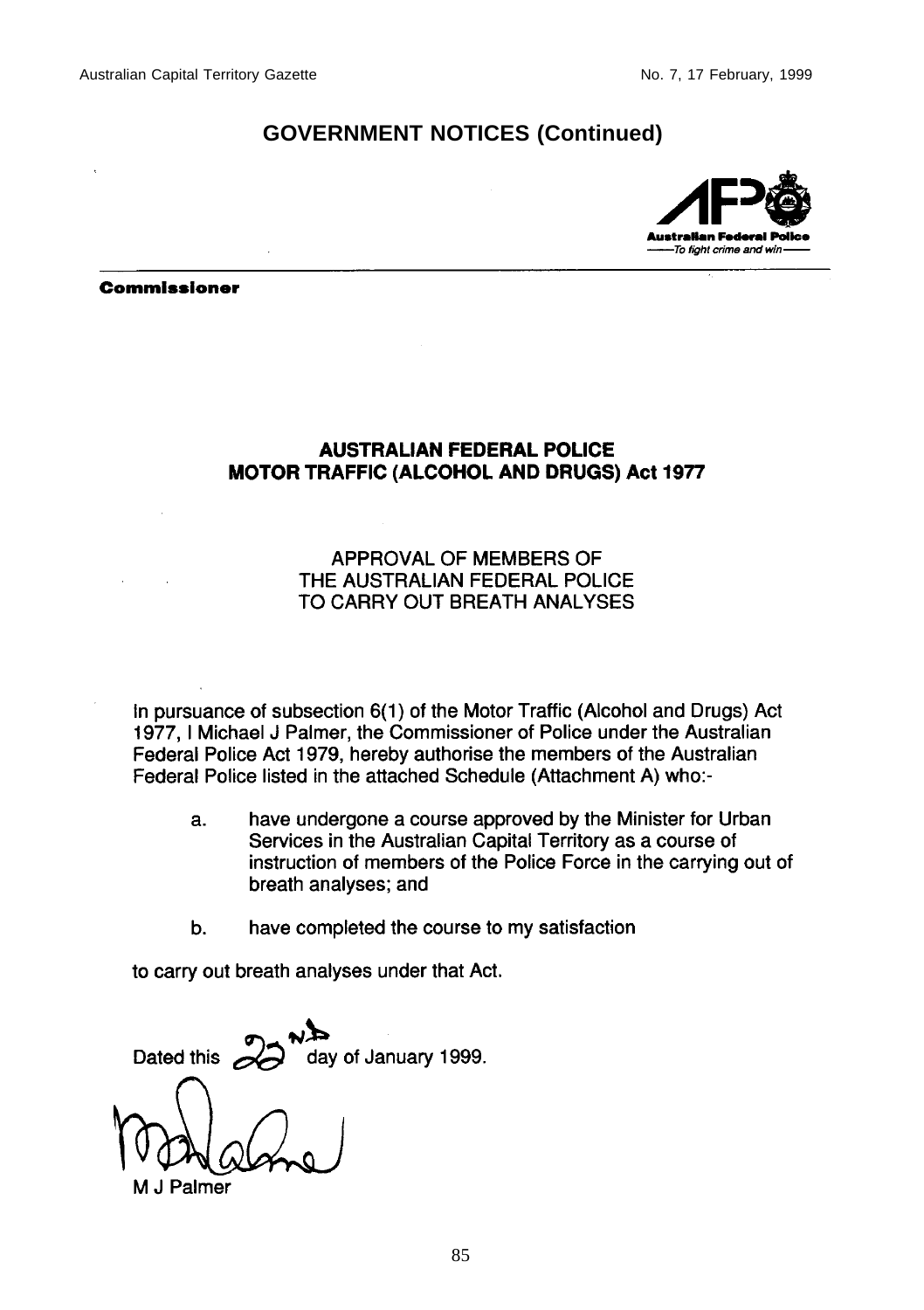## **ATTACHMENT A**

## THE SCHEDULE

| <b>ALBERTSON</b>            | <b>Robert Edward</b>    | Constable | 5634 |
|-----------------------------|-------------------------|-----------|------|
| <b>CHARLES-JONES Thomas</b> |                         | Constable | 4830 |
| <b>DAVY</b>                 | <b>Guy Royce</b>        | Constable | 4781 |
| <b>FOSTER</b>               | <b>John Francis</b>     | Constable | 5636 |
| <b>FRYER</b>                | Martin                  | Constable | 5664 |
| GILL                        | <b>Richard William</b>  | Constable | 5380 |
| <b>HENNINGSEN</b>           | Peter James             | Constable | 5638 |
| <b>JOHNSON</b>              | Jackquelyn Deane        | Constable | 5639 |
| <b>MORONEY</b>              | <b>Bevan Paul</b>       | Constable | 5640 |
| <b>NIHILL</b>               | <b>Bernard Lawrence</b> | Constable | 3988 |
| <b>NORRIS</b>               | Kym Leanne              | Constable | 4982 |
| <b>PARKER</b>               | Karen Lousie            | Constable | 5088 |
| <b>RADCLIFFE</b>            | <b>Andrew McLean</b>    | Constable | 5641 |
| <b>ROBINSON</b>             | <b>Anthony Mark</b>     | Constable | 5642 |
| <b>ROSS</b>                 | <b>Susan Marie</b>      | Constable | 1293 |
| <b>STRAKER</b>              | <b>Katherine Lousie</b> | Constable | 5649 |
| <b>TAYLOR</b>               | <b>Robert Bernard</b>   | Constable | 5651 |
| <b>TURNER</b>               | <b>Geoffrey Frank</b>   | Constable | 5095 |
| <b>WHITFIELD</b>            | Mark Roger              | Constable | 5652 |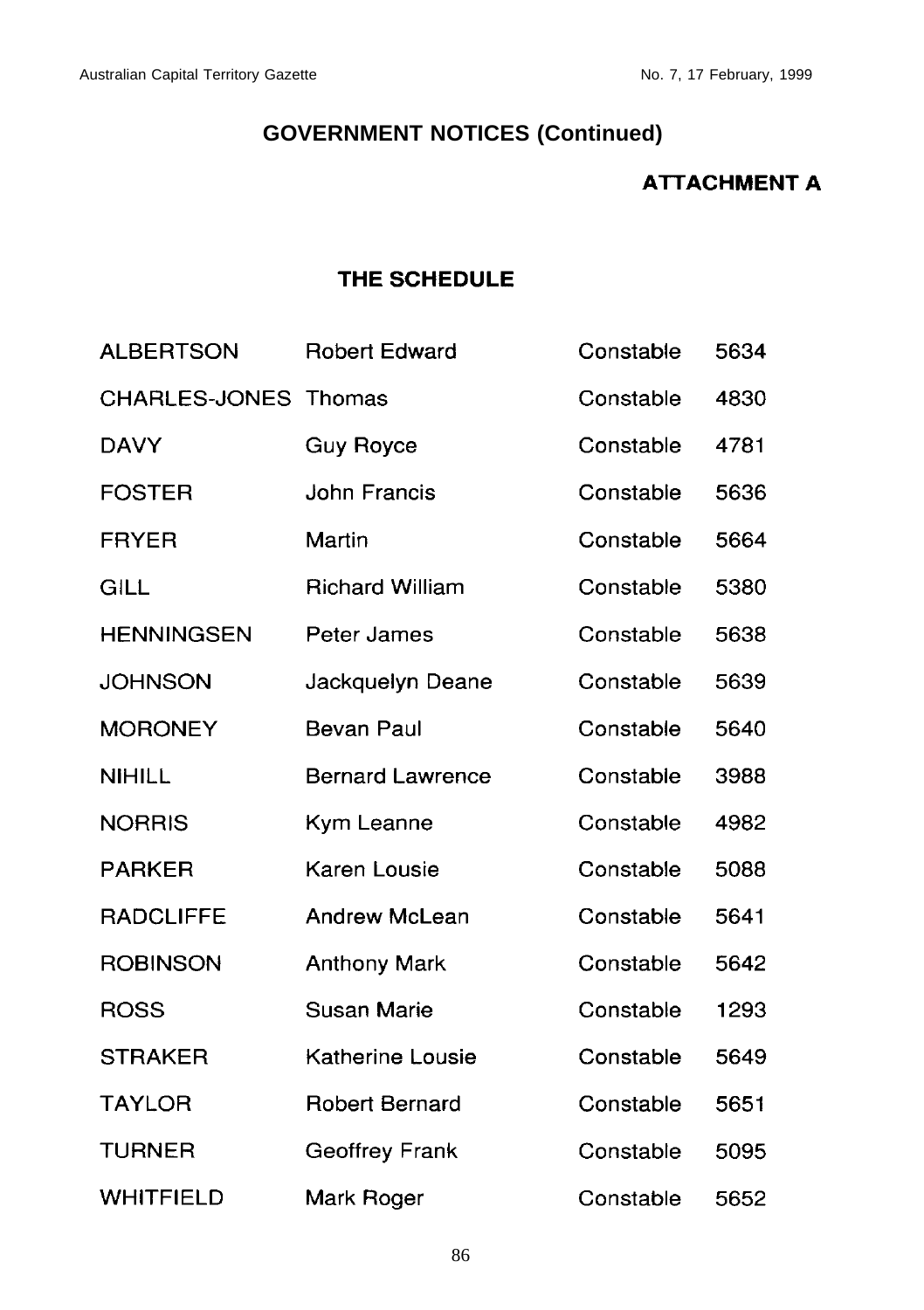

**Commissioner** 

## **AUSTRALIAN FEDERAL POLICE MOTOR TRAFFIC (ALCOHOL AND DRUGS) Act 1977**

## APPROVAL OF MEMBERS OF THE AUSTRALIAN FEDERAL POLICE TO CARRY OUT BREATH ANALYSES

In pursuance of subsection 6(1) of the Motor Traffic (Alcohol and Drugs) Act 1977, I Michael J Palmer, the Commissioner of Police under the Australian Federal Police Act 1979, hereby authorise the members of the Australian Federal Police listed in the attached Schedule (Attachment A) who:-

- have undergone a course approved by the Minister for Urban a. Services in the Australian Capital Territory as a course of instruction of members of the Police Force in the carrying out of breath analyses; and
- have completed the course to my satisfaction  $\mathbf b$ .

to carry out breath analyses under that Act.

day of January 1999. Dated this

Palmer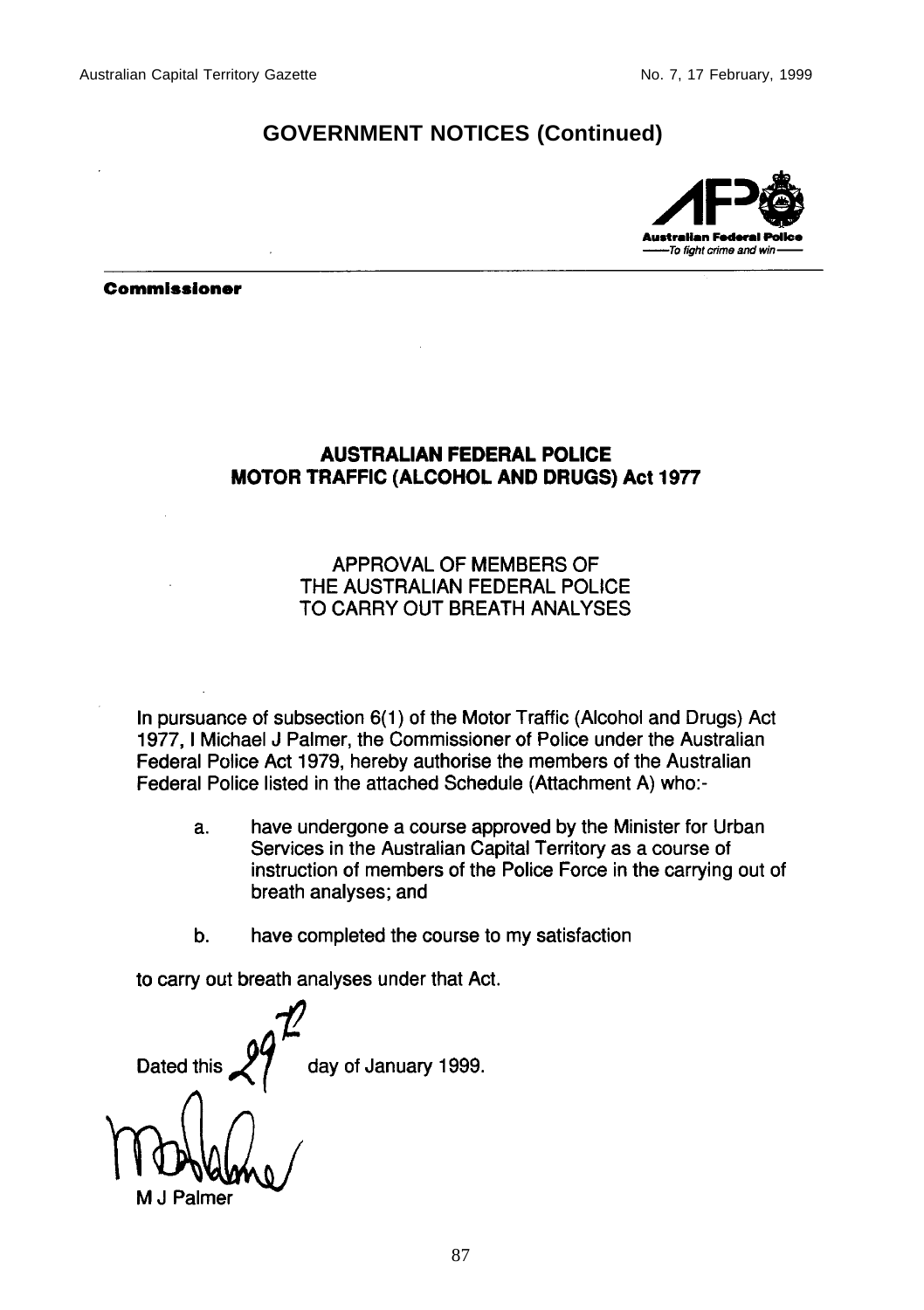## ATTACHMENT A

## THE SCHEDULE

| <b>BASSETT</b>     | Meredith Joan          | Constable | 5656 |
|--------------------|------------------------|-----------|------|
| <b>CRAFT</b>       | David Lee              | Constable | 5658 |
| <b>CUBITT</b>      | Vaughan Jeremy         | Constable | 5659 |
| <b>FERRY</b>       | <b>Kate Louise</b>     | Constable | 5662 |
| <b>FITZGERALD</b>  | Marcus Luke            | Constable | 5663 |
| <b>KRAJEWSKI</b>   | Darren Wilfried        | Constable | 5671 |
| <b>McLENNAN</b>    | <b>Scott Donald</b>    | Constable | 5673 |
| <b>MOFFITT</b>     | Kyle Bryon             | Constable | 5675 |
| <b>MULLER</b>      | <b>Anthony Glenn</b>   | Constable | 5676 |
| <b>MURPHY</b>      | David Christopher      | Constable | 5677 |
| <b>NIEUWESTEEG</b> | Carolyn Maree          | Constable | 5678 |
| <b>RICHARDSON</b>  | <b>Mark Andrew</b>     | Constable | 5684 |
| <b>RICHENS</b>     | Kathryn Lee            | Constable | 5685 |
| <b>SPRAGUE</b>     | <b>Matthew Stephen</b> | Constable | 5688 |
| <b>TERNOUTH</b>    | <b>Colin Peter</b>     | Constable | 5690 |
| <b>WARREN</b>      | Benjamin Christian     | Constable | 5693 |
| YOUNG              | <b>Andrew Douglas</b>  | Constable | 5697 |
| ZUZEK              | Joseph Izidor          | Constable | 5698 |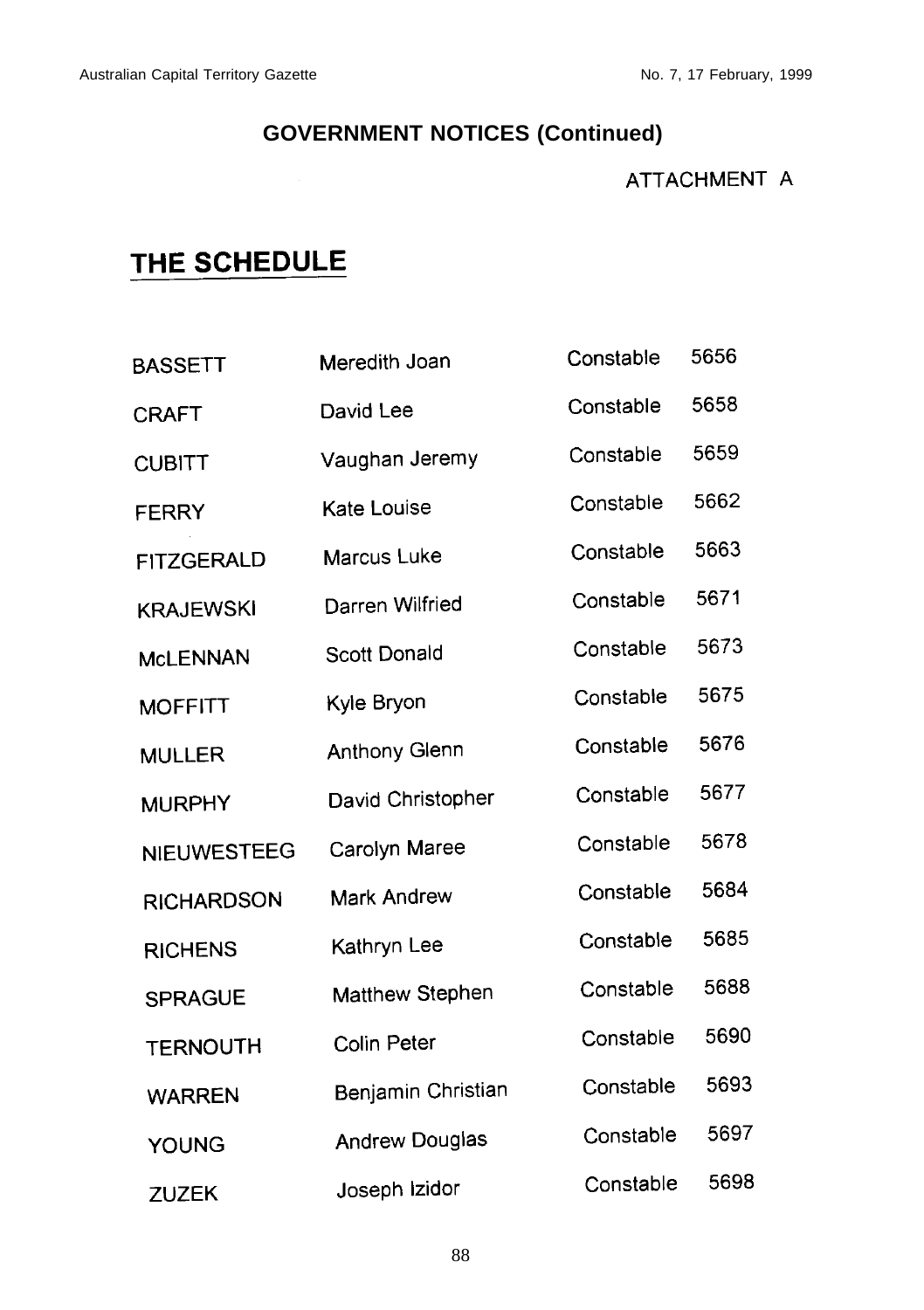### **AUSTRALIAN CAPITAL TERRITORY**

### **RADIATION ACT 1983 Section 73 NOTIFICATION OF DECISIONS**

Pursuant to Section 73 of the Australian Capital Territory Radiation Act 1983, the Radiation Council hereby gives notice of the particulars of the following decisions of Council, made on 10 fEBRUARY 1999.

#### **GRANTING OF LICENCE (paragraph 73(1)(b))**

- Licensee Leon Yat-On Mok<br>Address Medical Centre **Medical Centre** 
	- McClure Place
		- Evatt ACT 2617
- Authorized Activities: Use, cause or permit to use, irradiating apparatus Conditions Diagnostic dental radiography.
- Licensee Simon T Freeman Address Suite 4
	- 15 Sargood Street O'Connor ACT 2602

Authorized Activities: Own or have in possession, use, cause or permit to use, irradiating apparatus.

Conditions Diagnostic dental radiography.

Licensee Glenn T Nicolson Address Attn Laboratory Manager, Biomaterials & Engineering TGAL PO Box 100 Woden ACT 2606

Authorized Activities: Use, cause or permit to use, irradiating apparatus.

- Conditions \* Materials testing and x-ray examination of devices.
	- \* Servicing and testing of x-ray equipment.

## **VARIATION OF CONDITIONS SPECIFIED IN A LICENCE (paragraph 73(1)(c))**

- Licensee Pamela Bleakley
- Address ANU John Curtin School of Medical Research Australian National University Canberra ACT 0200
- Authorized Activities: Purchase, own or have in possession, use, cause or permit to use, unsealed radioactive materials
- Conditions Research/educational uses of:

 \* Unsealed radioactive materials: Cr-51, H-3, P-32, I-125, S-35, I-131, C-14, Fe-59, Ca-45, P-33, Ni-63, Mo-99, Tc-99m, Tc-99, Tb-149.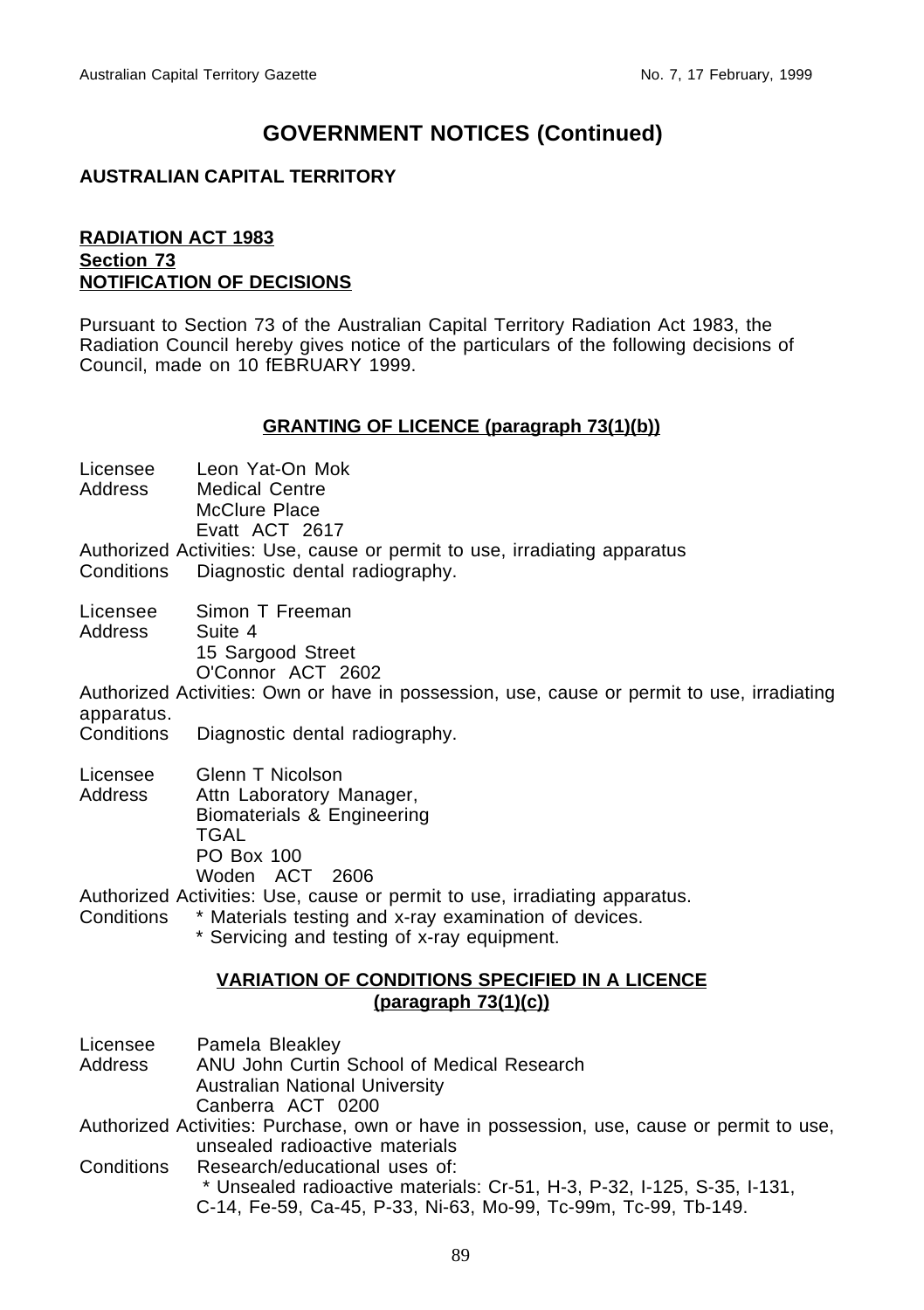| Licensee   | C R Parish                                                                                                                   |
|------------|------------------------------------------------------------------------------------------------------------------------------|
| Address    | ANU John Curtin School of Medical Research                                                                                   |
|            | Australian National University                                                                                               |
|            | Canberra ACT 0200                                                                                                            |
| materials  | Authorized Activities: Own or have in possession, use, cause or permit to use, unsealed radioactive                          |
| Conditions | Research uses of unsealed radioactive materials:<br>Cr-51, P-32, I-125, S-35, H-3, C-14, I-131, Fe-59, Ca-45, Ni-63, Tb-149. |

#### **APPROVAL FOR ALTERATION OR MODIFICATION OF REGISTERED IRRADIATING APPARATUS (paragraph 73(1)(e))**

| Owner                   | Simon T Freeman                                                                               |
|-------------------------|-----------------------------------------------------------------------------------------------|
| Description             | Dental x-ray unit, Philips Oralix 65 S & Secondent E, S/Nos 8800218 6<br>8722352 65kVp.7.5mA. |
| Location                | Suite 4                                                                                       |
|                         | 15 Sargood Street                                                                             |
|                         | O'Connor                                                                                      |
| Conditions              | Diagnostic dental radiography.                                                                |
| Owner                   | Mugga Wara Endoscopy & Daycare Unit                                                           |
| Description<br>Location | Toshiba x-ray generator, model No SXT-600A, S/No A6512021<br>Level 5                          |
|                         | National Capital Private Hospital                                                             |
|                         | Garran                                                                                        |
| Conditions              | Diagnostic fluoroscopy only.                                                                  |
|                         |                                                                                               |

**Review by the ACT Administrative Appeals Tribunal** - Any Persons whose interests are adversely affected by this decision may apply to the Tribunal to have the decision reviewed.

**Reasons** - If you wish to obtain a statement of reasons to explain why the decision was made you should write within 28 days of this notice to the ACT Radiation Council, GPO Box 825, Canberra 2601.

**Location of the ACT Administrative Appeals Tribunal** - 'The Tribunal is located on the 4th Floor, Canberra House, 40 Marcus Clarke Street, Canberra City.

Postal Address: GPO Box 9955, Canberra 2601. Telephone: 6243 4611.

Facsimile: 6247 0962. Document Exchange: DX 5727.

**Powers of the ACT Administrative Appeals Tribunal** - The Tribunal is an independent body. The Tribunal can agree with, change or reject to the original decision, substitute its own decision or send the matter back to the decision maker for reconsideration in accordance with Tribunal recommendations.

**How to apply to the ACT Administrative Appeals Tribunal** - Simply write within 28 days explaining the details to the decision and the reasons for asking for a review.

**Cost** - To lodge an application there is a fee. You may apply to have the fee waived on the grounds of hardship. No fee is payable if you are receiving legal assistance.

**Access to documents** - You may apply for access to any documents relevant to this decision under the ACT Freedom of Information Act 1989. For more information contact the Freedom of Information Officer, Department of Health and Community Care, on phone 62051340.

Dated this 10th day of February 1999.

**J Lising Chairperson Radiation Council**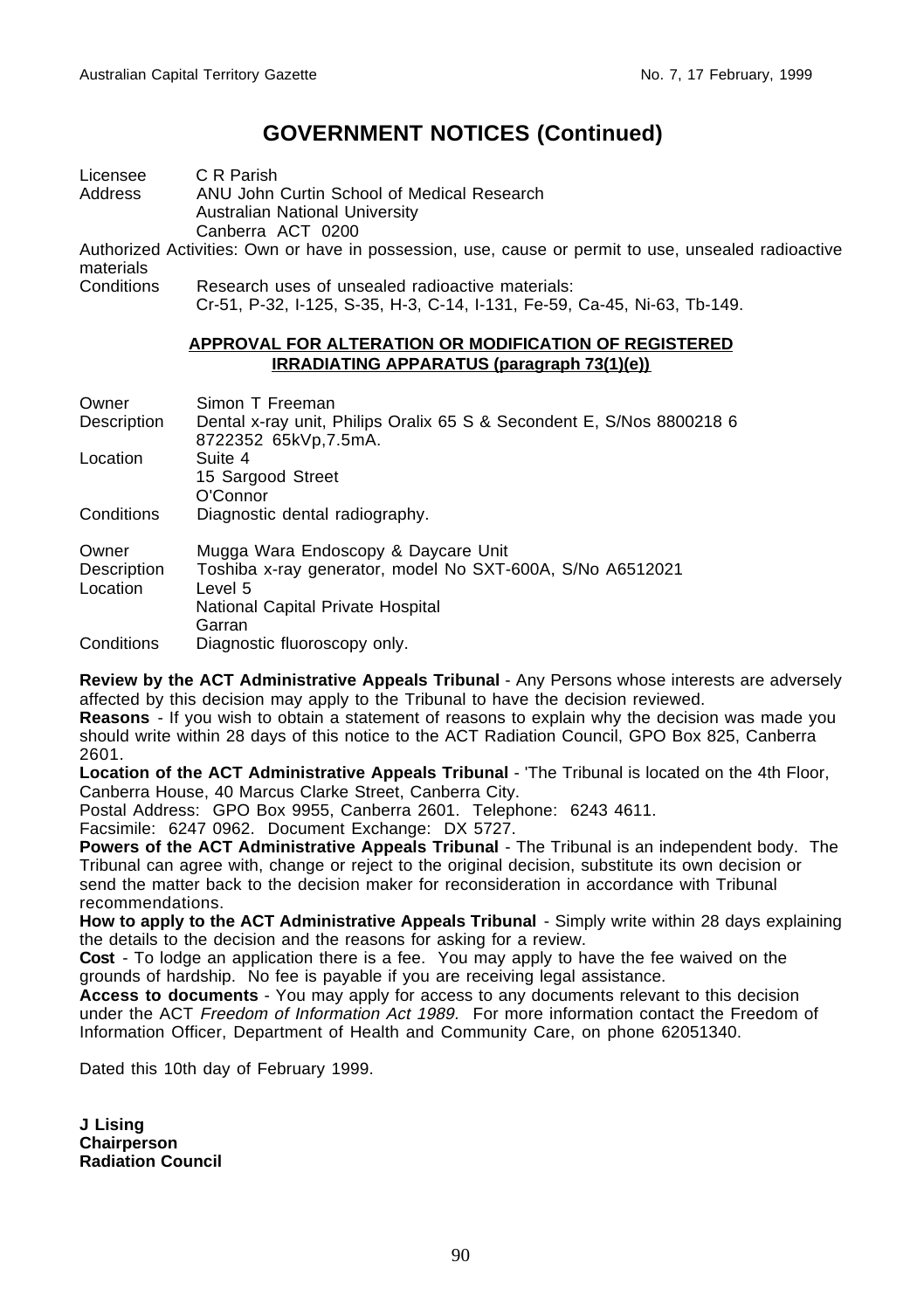## **PRIVATE NOTICES**

### <span id="page-12-0"></span>**NOTICE OF INTENDED APPLICATION FOR LETTERS OF ADMINISTRATION WITH WILL ANNEXED**

### **IN THE SUPREME COURT OF THE AUSTRALIAN CAPITAL TERRITORY**

### **PROBATE JURISDICTION**

In the Estate of MALCOLM STURROCK, late of 3/50 Marungul Avenue, Ngunnawal, in the Australian Capital Territory, Public Servant, deceased.

Application will be made not earlier than 14 days after the publication of this notice that letters of administration with the will dated 18 February 1997 annexed of the estate of the abovementioned deceased be granted to the PUBLIC TRUSTEE FOR THE AUSTRALIAN CAPITAL TERRITORY for the reason that BRIAN WILLIAM STURROCK the Executor named therein and BARBARA ELIZABETH RUSSELL the alternate executor named therein have renounced probate.

All notices may be served at the address below.

Creditors of the estate of the deceased are required to send particulars of their claim to:

### Public Trustee for the Australian Capital Territory 1st Floor 4 Mort Street CANBERRA ACT 2601

within two months of date of publication hereof, after which time the Public Trustee may distribute the estate having regard only to those claims as received in writing.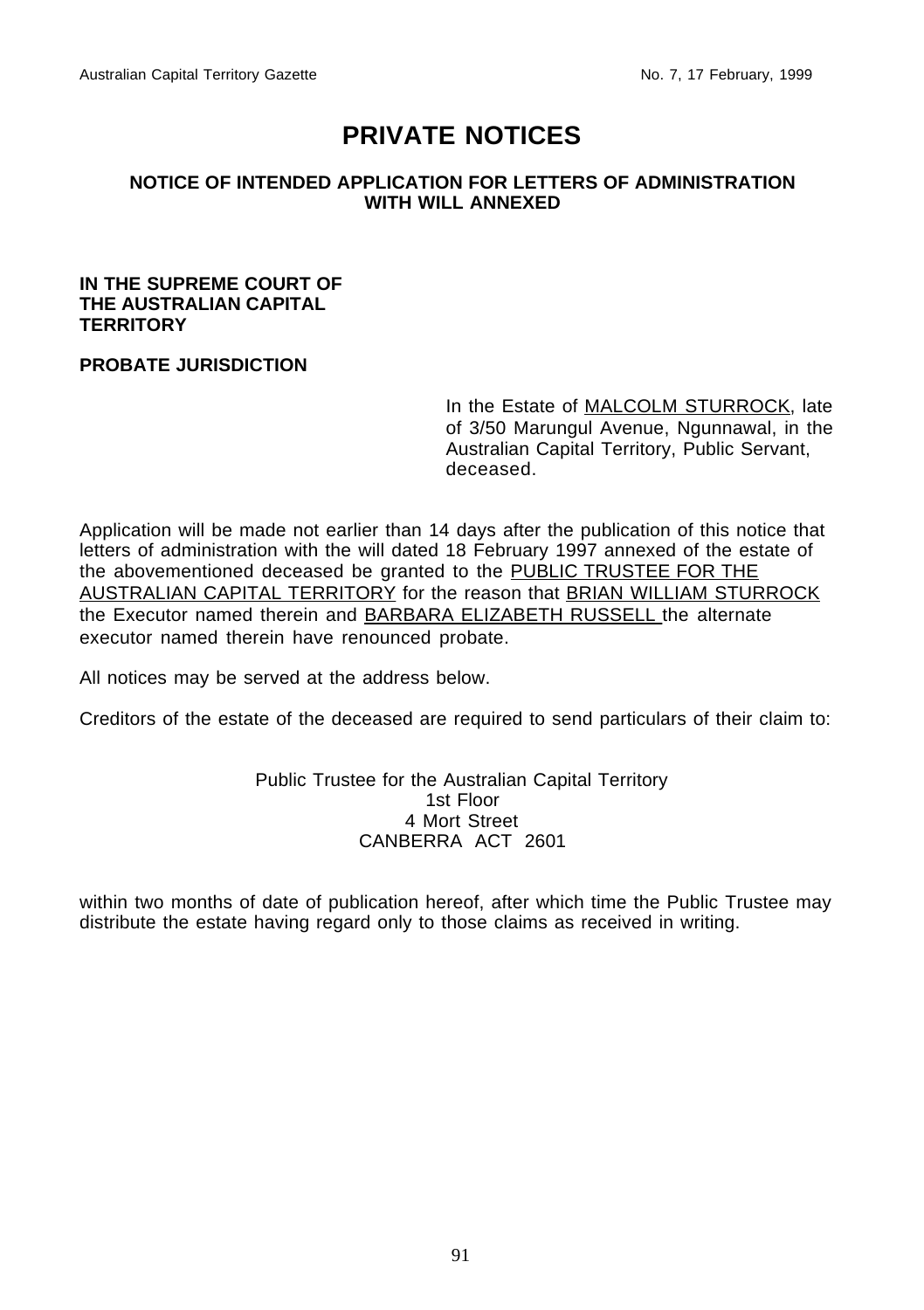## **PRIVATE NOTICES (Continued)**

#### **ACT Government Legislation and Gazette Subscription Rates 1999**

Subscriptions are presently available for ACT legislation and Gazettes under the following categories. Prices quoted include postage by surface mail within Australia. Overseas subscription rates will be provided on application. No refunds or credits will be given if a subscription is cancelled during the year. Subscriptions which are entered into part way through the subscription period will be entitled to receive back copies for the period up to 28 days prior to the subscription payment date. Subscription copies which are published more than 28 days before the payment date will be charged at the individual price.

Claims for missing items will be recognised as valid if written notification is lodged at Publishing Services within 28 days of publication of the missing item. Claims lodged after this date will attract payment in full.

## **Government Gazette**

**99 Gazette be \$180.00 from 1 January to 30 June 1999 No. required: □** The Government Gazette is published on Wednesday of each week, unless disrupted by unforseen circumstances. Special Government Gazettes are published periodically and are included in the subscription price.

**Bills 99 Bills** \$130.00 from 1 January to 30 June 1999 **No. required:** ❏ Includes the full text and Explanatory Memorandum of all ACT Legislative Assembly Bills published during the subscription period.

### **Legislation**

**99 New Acts & Regulations** \$130.00 from 1 January to 30 June 1999 **No. required: □** Includes copies of all new Acts and Regulations (with their Explanatory Statement) published during the subscription period.

**98/99 Reprints** \$700.00 from 1 July 1998 to 30 June 1999 (\$350.00 from 1 January to 30 June 1999) **No. required:** ❏ Includes copies of all reprints of consolidated legislation published during the subscription period.

**99 Tables because \$20.00 from 1 January to 30 June 1999 <b>No. required: □** Includes six monthly ('pink') pamphlets listing all Acts, Ordinances and Subordinate Laws made or reprinted during the subscription period.

**99 Instruments \$180.00 from 1 January to 30 June 1999 No. required:** □ Includes the full text of all Disallowable Instruments and their Explanatory Statement published during the subscription period.

**99 Index because \$40 from 1 January to 30 June 1999 No. required: □** Six issues comprising an up to date list of titles and prices of all legislation, Bills, Disallowable Instruments and miscellaneous publications stocked by Publishing Services

More information: **ACT Government Publishing Services Level 7 Macarthur House 12 Wattle Street, Lyneham ACT 2603 PO Box 158, CANBERRA ACT 2601**

**Ph: (02) 6205 0202 Fax: (02) 6205 0266 gazette\_office@dpa.act.gov.au www.publishing.act.gov.au**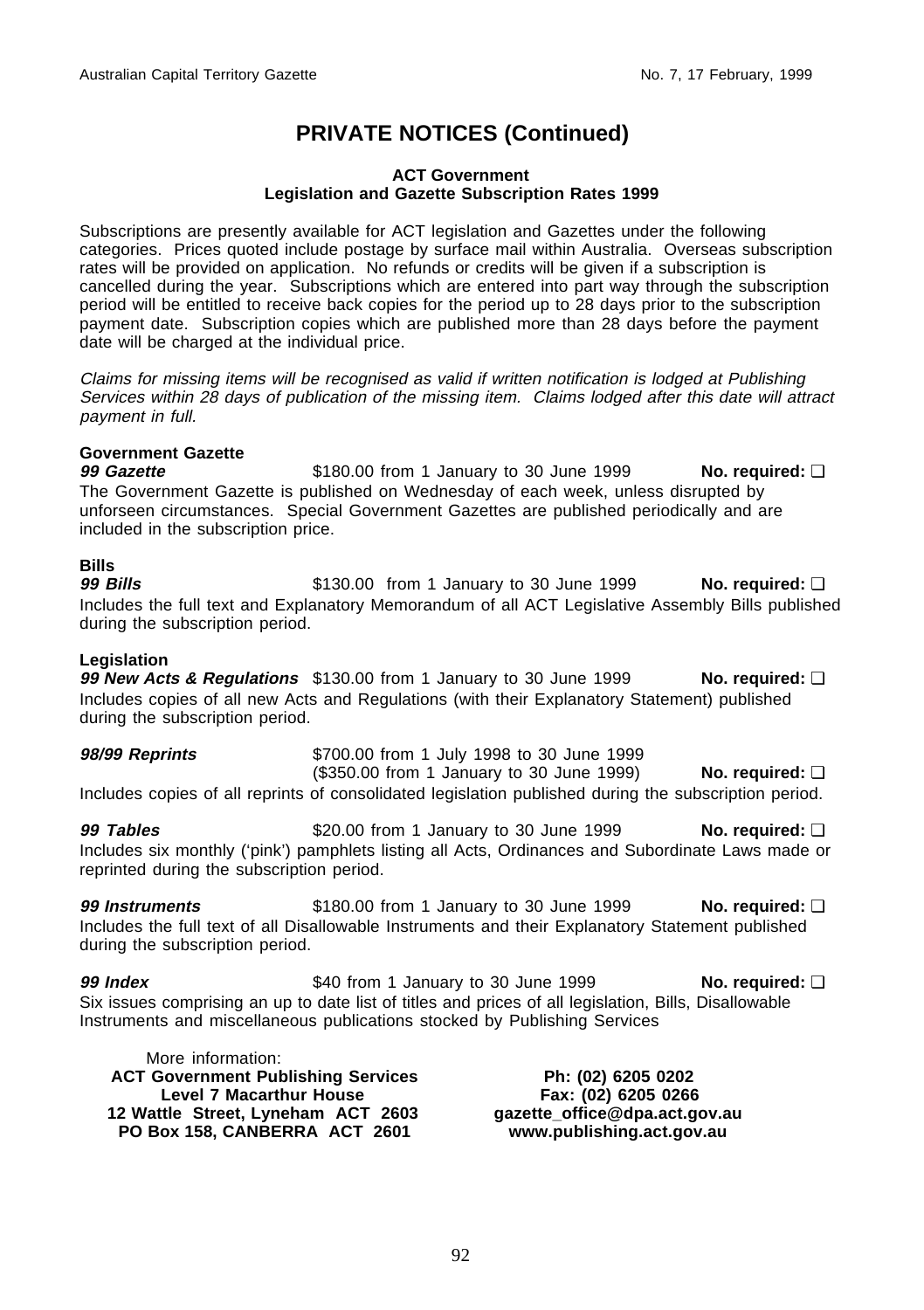## **PRIVATE NOTICES (Continued)**